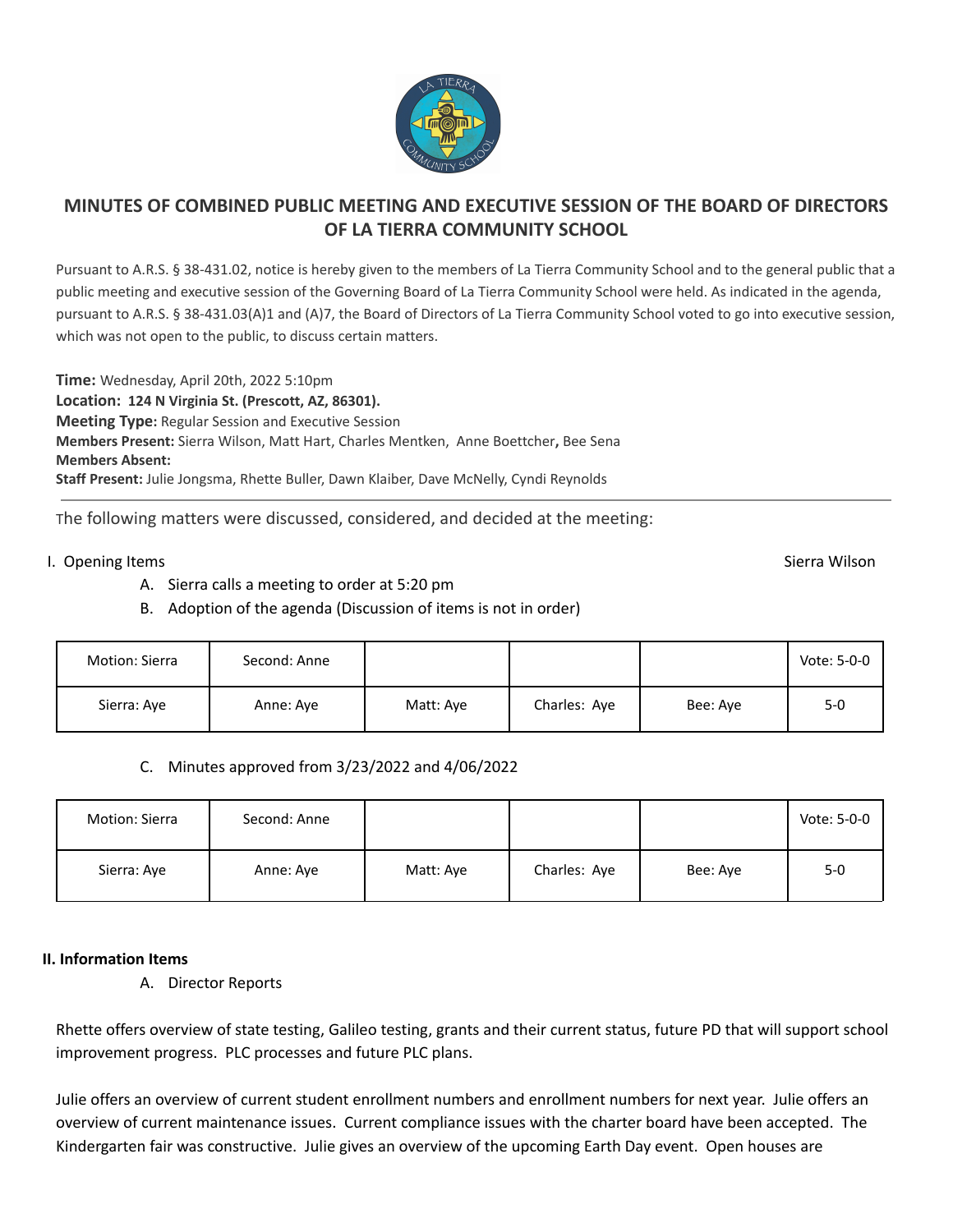scheduled for the next few weeks. Advertising is active in a variety of venues and media outlets. Julie gives an overview of field work.

## B. Board Report

Sierra reviews upcoming board work. Parent surveys need to go out. OnBoard overview, program is set up and Sierra is working on importing data. Training to be held by end of fiscal year and Board will begin using platform at start of FY23 (July 1st, 2022). No new recruitment activity. Still need looking for an applicant.

- C. Finance Report (Discussion Item)
	- 1. Budget Summary Board will review monthly financial reports summary. Board Discussion may follow.
	- 2. Covid-19 budget Financial implications of COVID-19 including changes in funding, additional funding sources and budgetary needs. Board discussion may follow.
	- 3. Review draft budgets for FY 23 Board will review and discuss initial drafts budgets based on various enrollment scenarios.

Anne, Sierra, and Julie give overview of projected budgets for next school year.

Discussion continues ensues regarding staffing options with different budget projections.

Matt offers perspective regarding next year's budget and staffing concerns.

Bee offers her perspective regarding current staffing and budget for next school year.

## **III. Public Comments**

Sierra opens the meeting to teaching staff present.

Dave expresses concerns regarding potential new teacher roles for the next school year.

Sierra offers clarification on future staffing.

Matt offers perspective regarding staffing concerns for next school year.

Cindy offers perspective on potential staffing concerns for next school year.

Sierra addresses some of Cindy's concerns regarding teacher staffing concerns.

Rhette offers perspective on staffing opportunities for next school year.

Staff and board members engage in discussion regarding staffing possibilities for next year.

#### **IV. Action Items**

A. Approve Revised Budget for Fiscal Year 2022 - Board approves Revised Budget for this school year (2021-2022).

| Motion: Sierra | Second: Anne |  | Vote: 5-0-0 |
|----------------|--------------|--|-------------|
|                |              |  |             |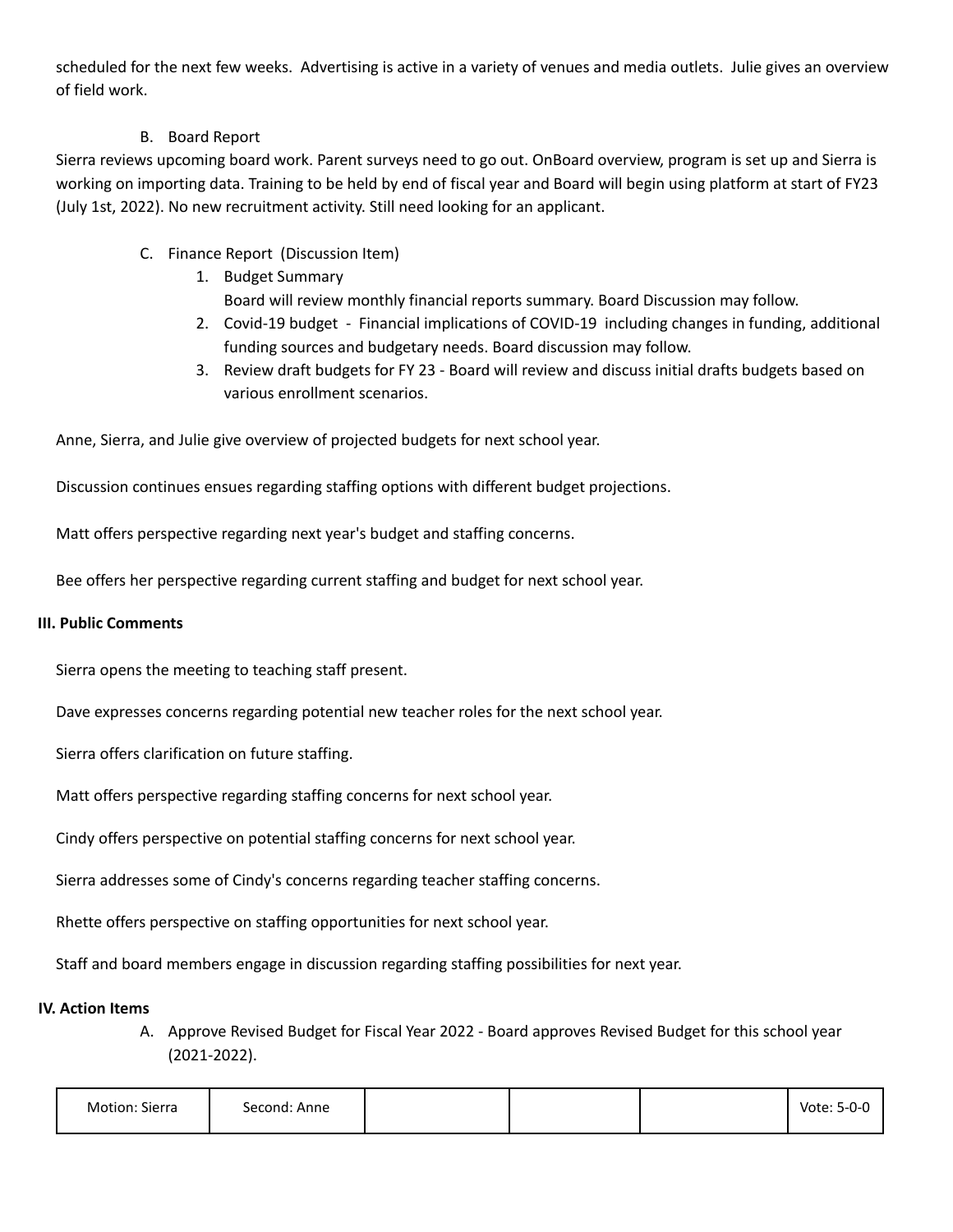| Sierra: Aye | Anne: Ave | Matt: Aye | Charles: Aye | Bee: Aye |  |
|-------------|-----------|-----------|--------------|----------|--|
|-------------|-----------|-----------|--------------|----------|--|

## B. Fee Schedules - Julie reviews fee schedules for the next fiscal year (2022-2023). Board approves FY2023 fee schedule.

| Motion: Sierra | Second: Anne |           |              |          | Vote: 5-0-0 |
|----------------|--------------|-----------|--------------|----------|-------------|
| Sierra: Aye    | Anne: Aye    | Matt: Aye | Charles: Aye | Bee: Aye | $5 - 0$     |

C. Staff Payscale - Julie recommends 22-23 classified staff working agreements have annual higher cost of living increases due to inflation as well as disparity between classified and certified staff cost of living increases. Impact on annual budget is minimal. Board approves revisions.

| Motion: Sierra | Second: Anne |           |              |          | Vote: 5-0-0 |
|----------------|--------------|-----------|--------------|----------|-------------|
| Sierra: Aye    | Anne: Aye    | Matt: Ave | Charles: Aye | Bee: Aye | $5-0$       |

### V. Information and Discussion items

A. Strategic Planning - Administrative committee updates. Anne gives an overview of recent program committee meeting

Sierra gives an update on funding committee and potential food services for next year

B. Administrative Contracts - board will discuss contract revision.

\*Pursuant to A.R.S. § 38-431.03 (A)1, and (A)7 the Board of Directors of La Tierra Community School votes to go into executive session, which will not be open to the public, to discuss administrative contracts and to consider its position and instruct its representatives regarding negotiations for the lease.

#### Sierra moves that the board go into executive session at 7:13

| Motion: Sierra | Second: Anne |           |              |          | Vote: 5-0-0 |
|----------------|--------------|-----------|--------------|----------|-------------|
| Sierra: Aye    | Anne: Aye    | Matt: Aye | Charles: Aye | Bee: Aye | $5 - 0$     |

## C. Lease - Board will discuss negotiation terms of lease renewal.

Pursuant to A.R.S. § 38-431.03 (A)7, Board remains in executive session for discussion.